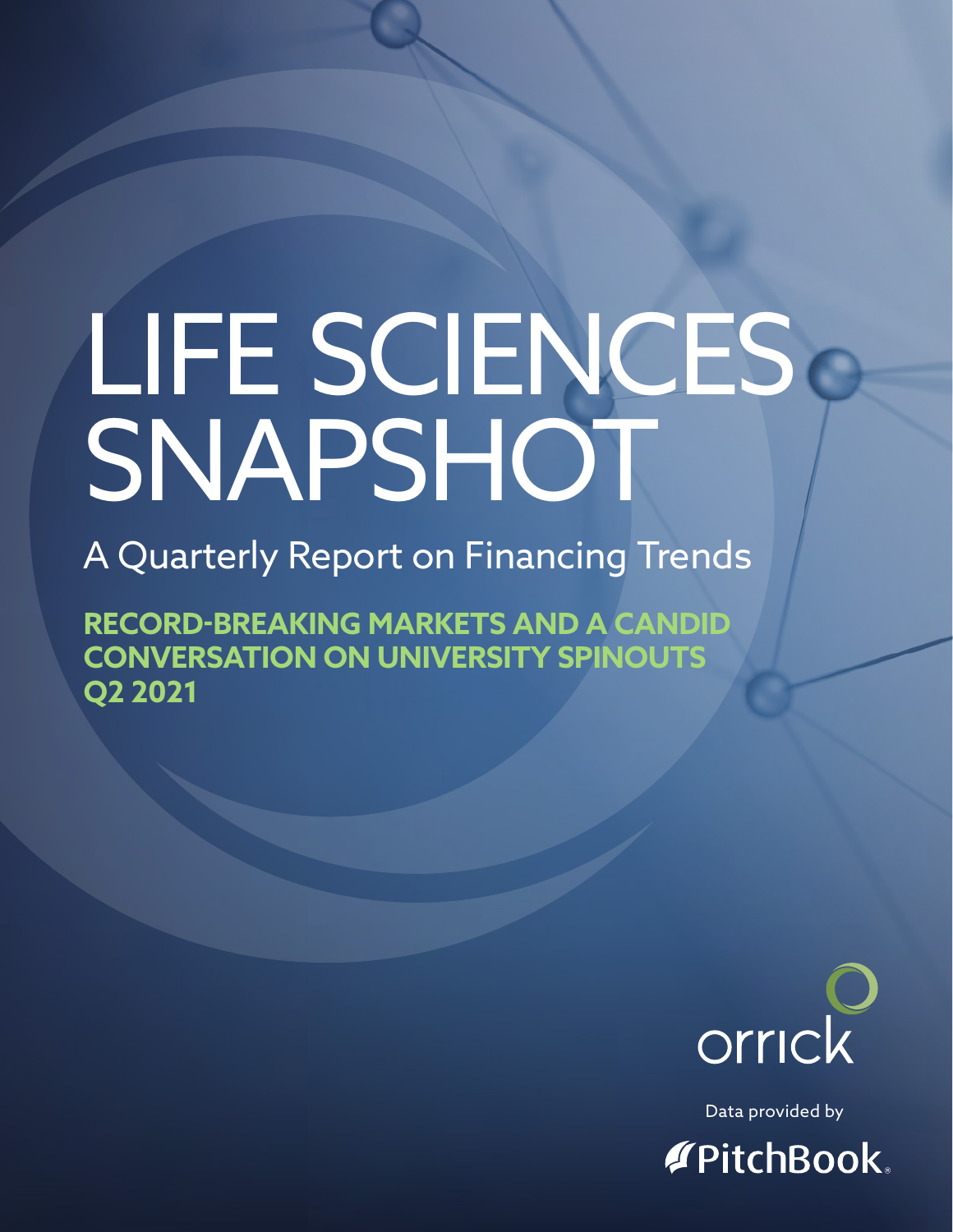## **Key Takeaways**

This edition of Orrick's series of life sciences publications breaks down the record venture investment into US-based life sciences companies in 2020 and strong showing in Q1 2021. Key findings include:

- US-based life sciences companies closed 465 venture deals in Q1 2021 for a quarterly record value of \$12.2 billion.
- Along with sector interest stemming from the COVID-19 pandemic, the promise of personalized medicine seems more feasible, given increasingly powerful diagnostic platforms and the explosion in home-based point-of-care virtual health and testing kits for general health concerns.
- Investors are plowing into the sector with such fervor that deal sizes and valuations are all marking new highs, even given significant growth in the past few years.
- Liquidity remains strong, with the sector securing \$17.4 billion across 51 exits in Q1 2021; SPACs have also begun to yield a handful of financing transactions for life sciences companies.
- Investment levels will likely remain strong, as macro and micro indicators remain promising.

#### Life sciences VC deal activity



Source: PitchBook | Geography: US \*As of March 31, 2021



Source: PitchBook | Geography: US \*As of March 31, 2021

### Median life sciences VC deal size (\$M) by series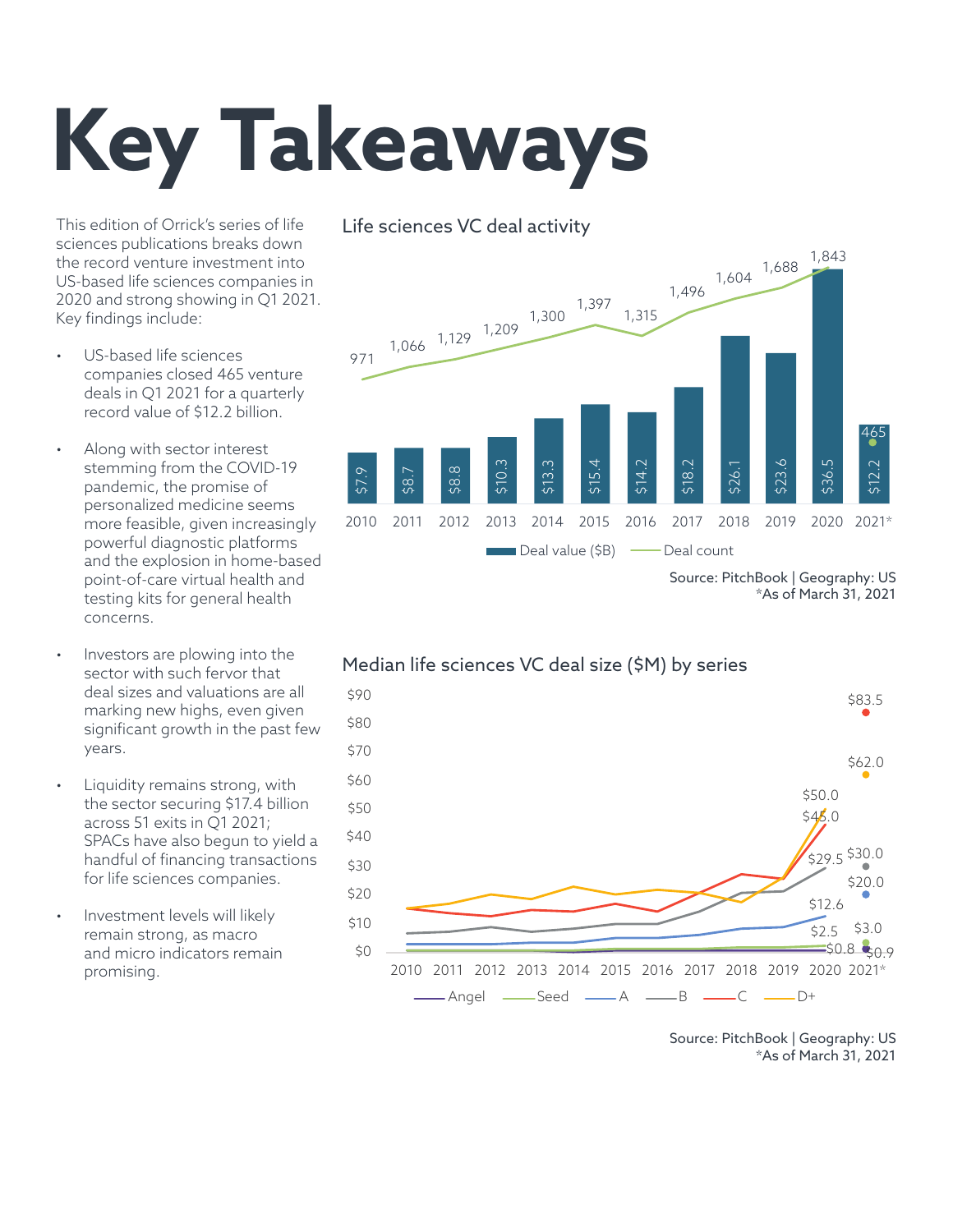## **Market Analysis**

Even after a mammoth \$36.5 billion invested across life sciences in 2020, the first quarter of 2021 generated an even stronger start. US-based life sciences companies raised \$12.2 billion across 465 deals, sustaining an uptick in deal count and marking the group's highest quarterly total deal value in at least the past decade.

Multiple factors have driven investor interest. Headlines have dubbed the 2020s as the decade of biotechnology, positing that after years of gradual technical advances following the completion of genome mapping and CRISPR invention (among other techniques and tool utilization), truly personalized medicine is finally feasible.

Whether or not that outcome is fully achievable, the broader macro factors that have encouraged the ramp-up in life sciences investment over the past decade are even more evident heading into 2021. Beyond the ongoing COVID-19 pandemic, the aging demographics of most developed nations and patent expirations have continued to prompt further investment into novel therapeutics, especially for cancer. Some of the largest VC deals of Q1 2021 were with drug discovery platforms targeting cancer by leveraging immunotherapy or precision medicine. Beyond oncology, other financings on the larger side suggest investors are also clearly concentrating on funding companies with more broadly applicable drug discovery and development platforms, including efficacy improvement and vaccine development.



Source: PitchBook | Geography: US \*As of March 31, 2021



#### Median life sciences pre-money valuations (\$M) by stage

Source: PitchBook | Geography: US \*As of March 31, 2021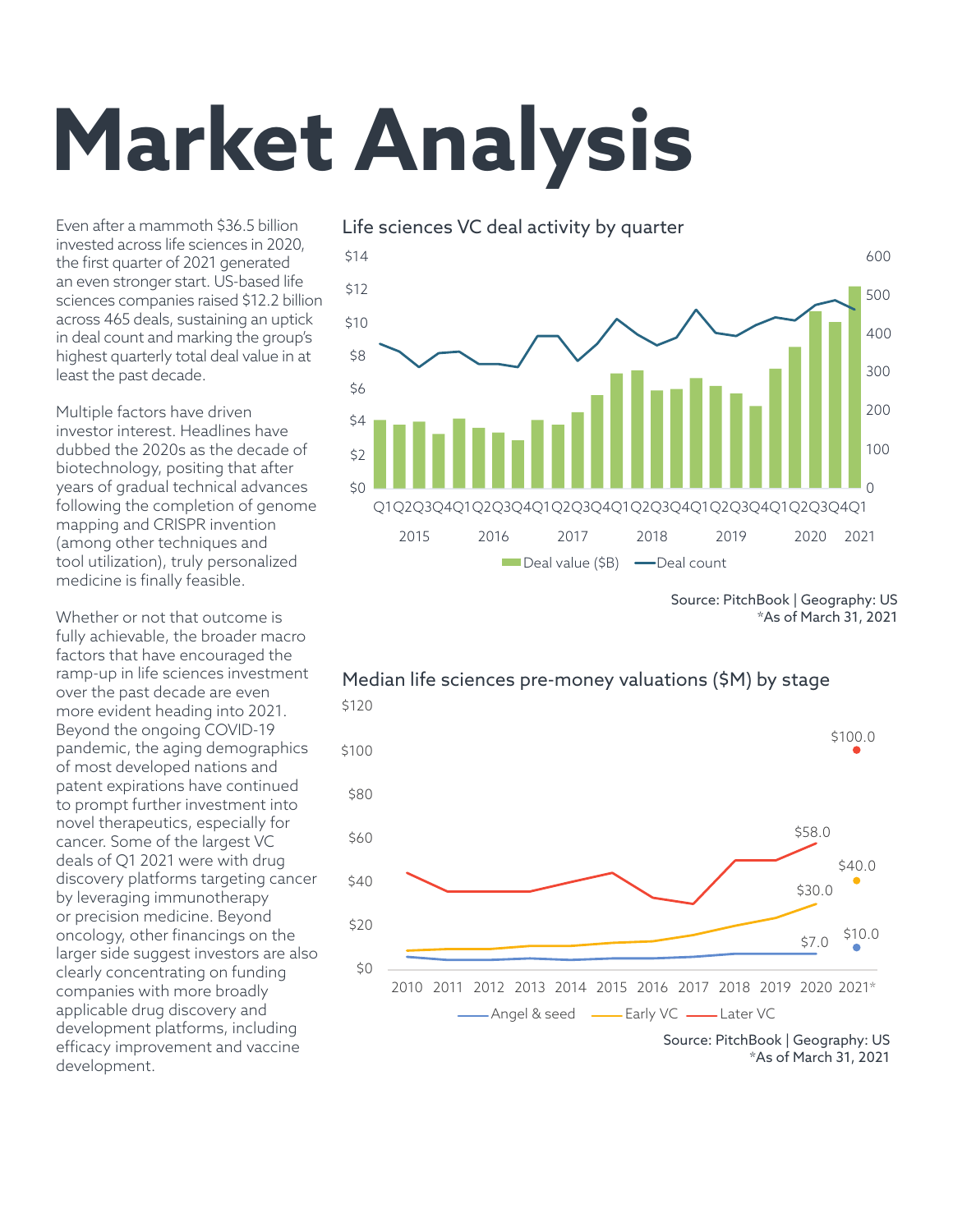

Life sciences VC deals (\$) by series Life sciences VC deals (#) by series

Source: PitchBook | Geography: US \*As of March 31, 2021



Life sciences VC deals (\$) by size



Source: PitchBook | Geography: US \*As of March 31, 2021

#### Life sciences VC deals (#) by size



Source: PitchBook | Geography: US \*As of March 31, 2021

Source: PitchBook | Geography: US \*As of March 31, 2021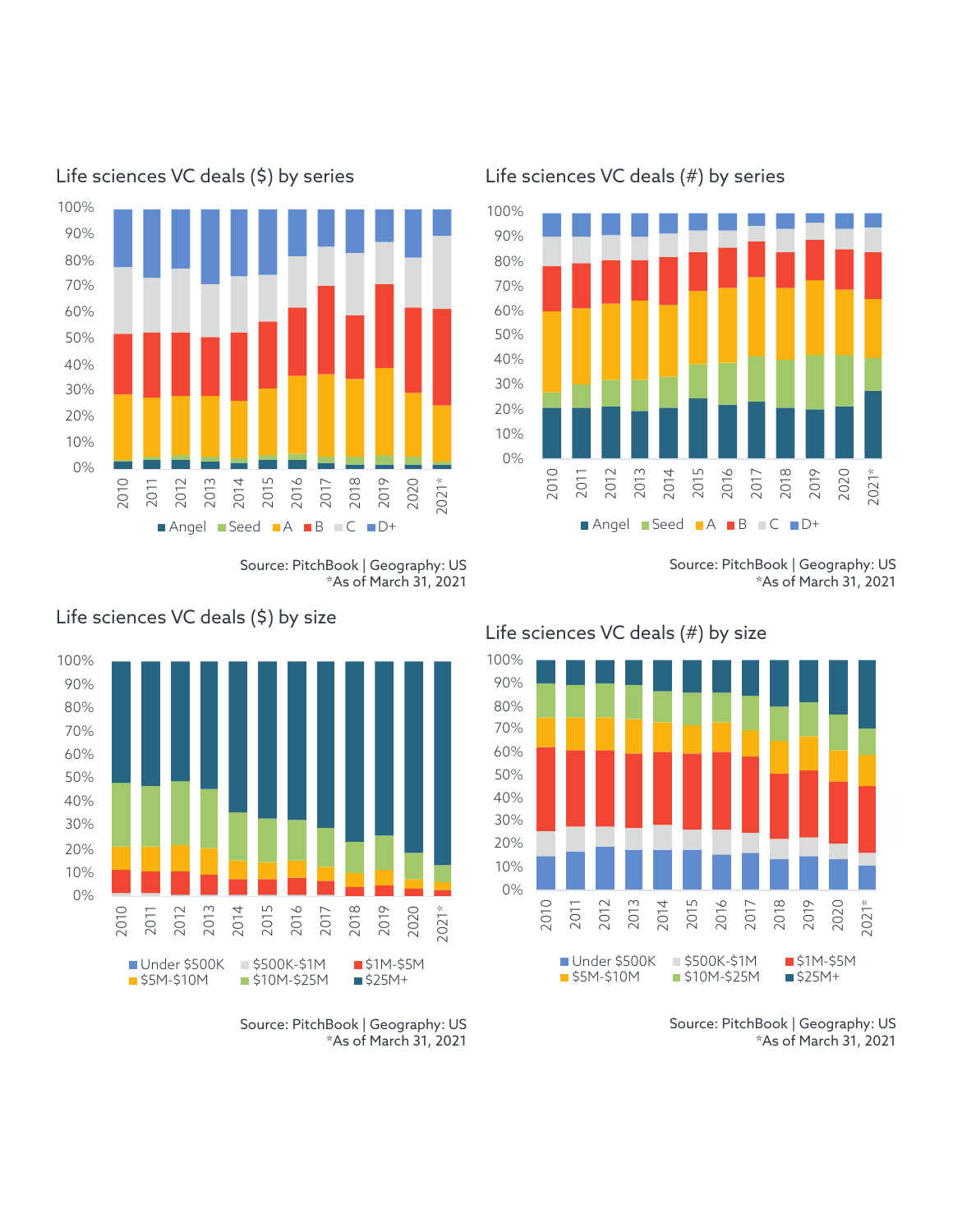## **Market Analysis**

Life sciences companies reached record valuations in Q1 2021, which underscores investor enthusiasm and perception of ultimate success. The median Series A deal size jumped from \$12.6 million in all of 2020 to \$20.0 million in Q1 2021, while valuations overall have risen at every venture stage. Granted, large financings—with six eclipsing \$200 million in size in Q1 alone—has been able to exert upward pressure on even median financing metrics, so those figures could subside, but for now they speak to elevated demand from venture investors.

Such demand makes sense given the levels of liquidity achieved by life sciences companies for the past several years. The aggregate exit value was \$54.8 billion in 2020, and the sector has already closed 51 exits for a total of \$17.4 billion in value. Much of this is due to a uniquely strong equities market, which has propelled the proportion of exit value achieved via public listings to a record high. SPACs have also already yielded liquidity opportunities within the life sciences space. SPACs are likely to continue to play a role in the sector given that SPACs may fit many life sciences companies' business models well, being similar to traditional biotech IPOs.

As long as liquidity trends bode this well, capital will likely keep flowing into life sciences at an accelerated rate, especially when the sector is delivering breakthroughs in treatments, such as the now-famous mRNA-based technology that could be utilized in multiple applications.

Life sciences VC exit activity



Source: PitchBook | Geography: US \*As of March 31, 2021



### Life sciences VC exits (#) by type

Source: PitchBook | Geography: US \*As of March 31, 2021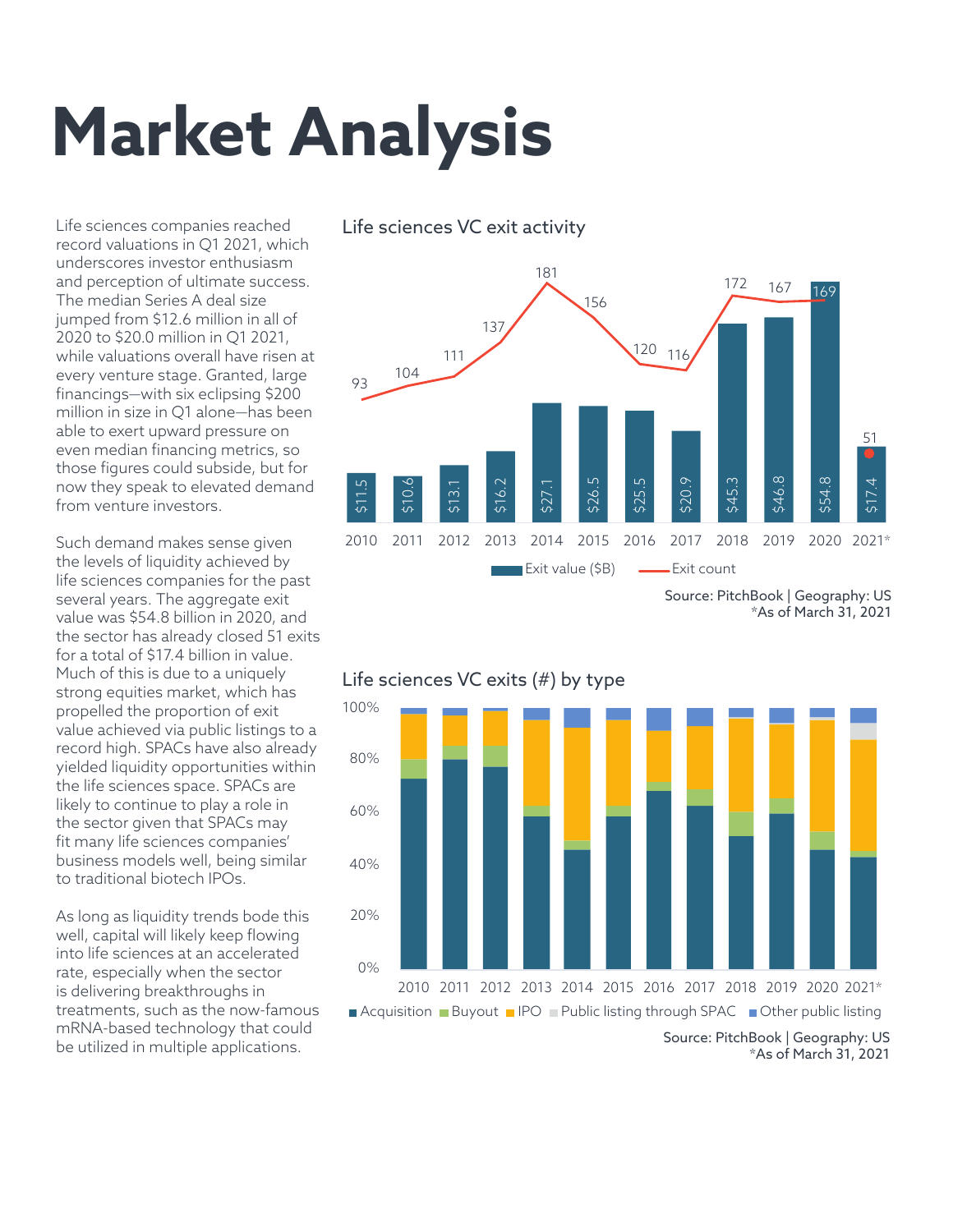### **University Spinout Panel Discussion**

#### Panel

#### **Contributors**



Robert Hershberg Venture Partner, Frazier Life Sciences



Craig Philips President, Kineta



Julie Sunderland Managing Director, Biomatics Capital Partners



Mark Wisniewski Senior Director, Biopharmaceuticals UCLA Technology Development Group



Moderator Neel Lilani Global Head, Tech Clients, **Orrick** 

#### **Neel: Thank you to our panelists for joining us. As you consider how life sciences technologies are spun out from universities, are there any key actions leading to successful outcomes? Any pitfalls to avoid?**

**Craig:** I'm thinking about this based on my time at the University of Washington working with startup companies. One of the factors that's really associated with success is when the technology has a team of people that understand the application of the technology not merely the science behind it. They have an idea of what the target application is going to be, and that the team is able to define how that application is different than what other alternatives are. I think the key success drivers are 1) really understanding how the technology can be applied is key, 2) having an experienced and multidiscipline

group of people 3) having a welldefined plan for how you can advance that program to hit a major catalyst or milestone.

**Rob:** I think the UW is an interesting example. Tachi Yamada and David Baker asked me to join the scientific advisory board for the Institute for Protein Design (David Baker's institute) which has been a source of several recent spinouts, almost like George Church's lab at MIT. I think, to Craig's point, you see two categories of spinout companies. You see technology where there is a small team around it that is focused, that have a couple of applications and can really galvanize some early funding (either intramural or small amount of extramural resources) to get the program going). Those are ones that usually are taken up by a small group of entrepreneurs and carried forward. The alternative is a technology

that looks really interesting; it could be a nice Nature paper--but it's without a team taking care of it. Those are ones that flounder a bit. I just spun a technology out of Cold Spring Harbor Laboratory in New York into a small neuroscience company. The technology was extremely interesting and resulted in an important Cell paper in the neuroscience field from Tony Zador's group. Still, it took a lot of thinking and a strong early management team to help get the technology launched into a company. I think it is the amount of very serious entrepreneurial effort around a nascent academic idea or asset that gives it the trajectory to either sit around for a while or actually making it out with some purpose.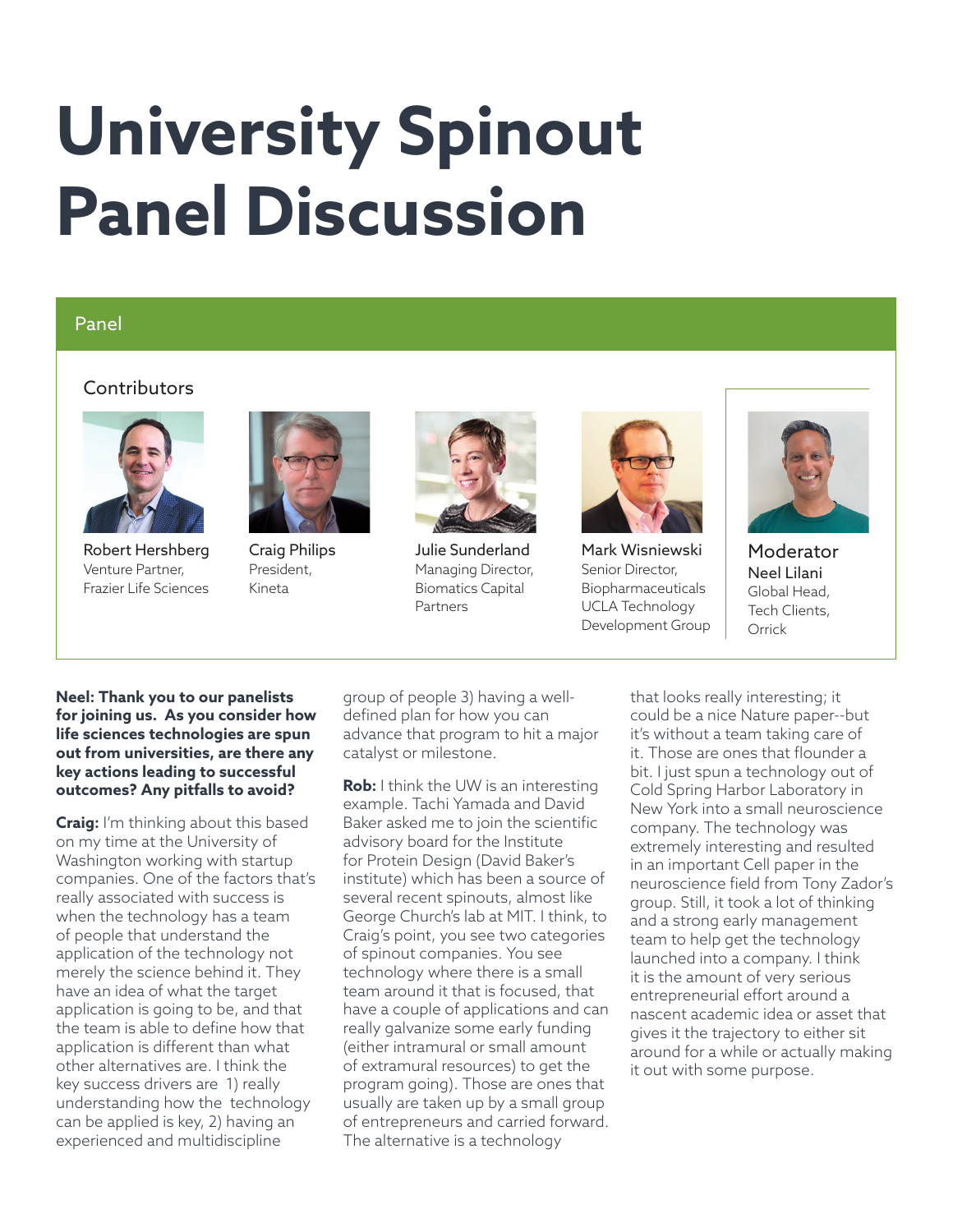**Mark:** To dovetail on these points, there is a major difference between a parallel versus a serial process with startup formation. When I started at UCLA TDG, one of my major concerns was companies formed with one faculty, one patent, one postdoc, and one SBIR grant which then fail due to a lack of management, resources, and funding. Another concern is Company formation which occurs in a serial process over an extended period whereby momentum is lost because of a lack of foresight or network to recruit seasoned management and smart money in parallel. Optimally, the IP license, management recruitment and fund raising should occur in parallel to launch a robust startup. The focus must be on creating a robust startup to have your best opportunity for success.

**Julie:** You have to have good science and you have to have good IP. The ingredient that really makes a difference is always the people, and they can make or break it. Our experience with GuideTx in its acquisition by Beam Therapeutics, which Dave Schulman just worked on, had really compelling smart scientists and a great delivery platform for gene therapies. But what Rob and I spent the last year working on was pulling together the right set of people. It's the right people that help you figure out what is a useful application of the science. If you don't have a clear view on how to translate that into something useful for patients, then it fundamentally is still a science experiment. These really super creative young scientists haven't yet had that experience that a David Baker or a George Church has where they've seen the pathway and the challenges associated with turning a scientific idea into something useful. So, helping to mentor some of those young

scientists as they figure that out is something that I certainly enjoy and that Rob is particularly effective at. It really is a mentoring process around some of these young sciences that is both incredibly gratifying but also necessary in order to get something useful.

#### **Neel: Are you looking within academia for the right founding team members?**

**Julie:** I think it has to be a mix. It's hard to just pull some science out and package a management team around it. You need a passionate core founding scientist that really cares deeply about the science and pushes it hard. You can do it without that but having that makes it so much easier. With GuideTx, we had James Dahlman who was the professor at Georgia Tech who was very passionate, but as important was his postdoc Cory Sago, who was this 27-year-old kid who was just a machine. He cared deeply about the science. He worked on it 120 hours a week. He understood the science in a way that even though Rob and I are certainly experienced company builders, I still can't figure out how to make that science work. Finding a core scientist that cares deeply and is able to be mentored by really great people, then wrapping really great people around him or her is the path to success when you've got some great science and want to build a company around it.

**Rob:** I think what you see is venture traditionally stepping into this role of providing a degree of management around ideas. I think the best institutions and the most experienced (MIT is probably the best example) already have established a group of entrepreneurs and experienced money around these very early ideas. As I mentioned previously, I see the Institute for

Protein Design at the UW as a good example where you bring in people that have some business experience to usher these ideas early, grab one or two scientists from the program and you can get it going. I think it's incumbent on the institutions interested in successful biotech spinouts to do the same.

#### **Neel: Are you seeing venture funds stepping into advisory roles to help align the best talent to form successful teams? How does that process unfold?**

**Rob:** Venture recognizes that new ideas in science often come from academic institutions and so they're trolling the literature. Often, a paper will be distributed to the entire venture deal team and someone will look at that and say "Oh that's interesting. Do you know anyone on this team or at this institution?" This is where the relationships really help. I also think that the institutions that have a few people around internally that are looking at their own portfolio and deciding on prioritizing what to do is really helpful. When I was at Cold Spring Harbor, they had a good track record with some really recent interesting companies, and I think could benefit from experienced entrepreneurs around to help them assess their interesting IP. The tech transfer offices can only do so much. Frankly, I would assume that Mark would want experienced management when you're talking about a licensing deal at UCLA. It's really a win-win here if the licensor if you have a track record of success. I could grind Mark down a little bit better than a new CEO could because I think Mark might say "Okay, if they've got a good team, the 2% looks better than 4% with a team that's never done it before." So, I think the system works much better when there's a bit of experienced management around early.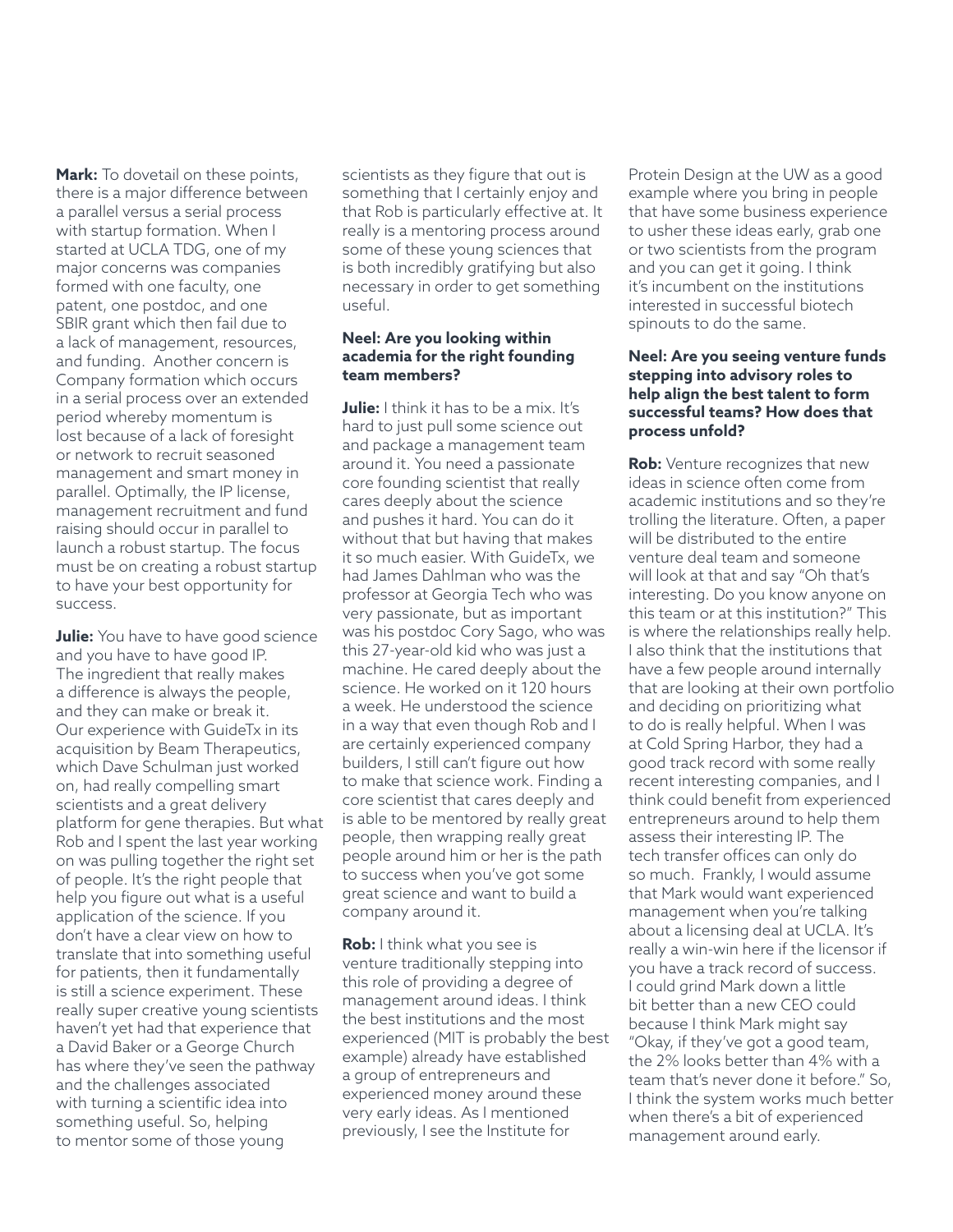**Mark:** I totally agree. It amazes me how much time is spent on the minutiae of these license transactions when the priority should be on launching the Company and product commercialization. Being the University, we are here to support and this really brings me to the heart of the matter of mentoring faculty, as Julie mentioned. We want to establish relationships before there's some hot IP for licensing. For instance, UCLA TDG has a board of directors and after working and building relationships, they are starting to gravitate towards mentoring faculty because it's fun and rewarding. To me, it makes the most sense to build your networks and ecosystems in advance, so people know each other. Then, when something significant occurs "Aha! Now's the time to launch a new venture!" and not at the point of "Well, I've got this science paper or nature paper. Who's the team?" and you have to hope that there's camaraderie, alignment, and vision and that would have been inherently addressed if they had gotten to know each other earlier.

**Julie:** I totally agree with that, especially in the early stages. If you're in a transactional mindset, it really undermines the gelling that is important to the company's creation. I take the GuideTx experience where Georgia Tech was much more hands off. They were supportive but didn't have a ton of mentoring. Then I take the experience that I had with another company that was spun out of a highly-regarded lab at a major university with all the mentoring and support. I will tell you that the university almost killed the company. The transactional nature of the minutia associated with tech transfer made everybody miserable. I think it's the mix of the actual support from the university and the relationship building at the university-level.

**Craig:** I think one of the big challenges that startup teams face is access to advisors. If someone like Irving Weissman has a new idea, he has fabulous access and is going to have great advisors and essentially no issues in finding professionals across multiple disciplines First-time innovators from an academic setting face greater challenges, and where the success lies when that university has a strong infrastructure of multiple people to support some of the early discovery and early advancement. I was involved with one of the first Institute for Protein Design (IPD) programs that was spun out Ingrid Swanson Pultz's PvP Biologics which ultimately was sold to Takeda. In that program, I think the success occurred as there was dedicated and focused PI, as well as multiple that were there to coach, train, test, and challenge the team as they were advancing the project. At that time, IPD didn't have the big infrastructure that now is there to support these early innovations and the fact that it's been so successful allows them to have more support. I think it's this organic infrastructure that universities have to support broad-based innovation and early technology development and commercialization.

#### **Neel: Regarding relationship between the university (specifically the tech transfer offices) and the venture community, from both an academic and investor lens, how meaningful are long standing partnerships versus reviewing technologies/opportunities episodically?**

**Craig:** I think having those systematic touch points every six months or so is great. We've had some good touch points with some of the UW technologies, Frasier, Tachi, and Osage University Partners. Those are really valuable for us because it's one thing when me as an advisor tells

the investigator "People aren't going to be that interested in this aspect. What they want to know is this." You know they hear me and they listen to me but then when they hear the same message from Tachi or from Osage, it has different meaning and it helps me press my agenda with them to get to that point. I think those regular interval touch points are incredibly valuable.

**Mark:** At UCLA, we've been establishing more regular touch points with venture and it is interesting because I think the benefit is more qualitative than quantitative. We record Professor Spotlights because we're in the entertainment capital of Hollywood, so we ask them to give us your research vision as a trailer. You only have 5 minutes. Don't start with the data but tell us what your vision is. What is your major programming, funding, and collaborations? That's the people side; and of course, the tech is also important. All of this helps us to evaluate and prioritize to put us in a better position to drive collaborations.

**Rob:** I think that, to the point that Mark is raising, Boston is the perfect example where there's a ton of technology and a ton of venture. I think where there's a great opportunity is for the smaller funds or the more regional funds to recognize areas that are a little less tapped and to do a little bit of extra work. A quarterly meeting reviewing a portfolio is much better than a single page sheet that gets sent out to everyone and everyone just deletes it from their inbox. The majority of things coming out of academics that the office thinks are valuable are, in my opinion, not as valuable to venture or frankly to biotech as the inventors might think. They're interesting ideas and interesting papers but you need a lot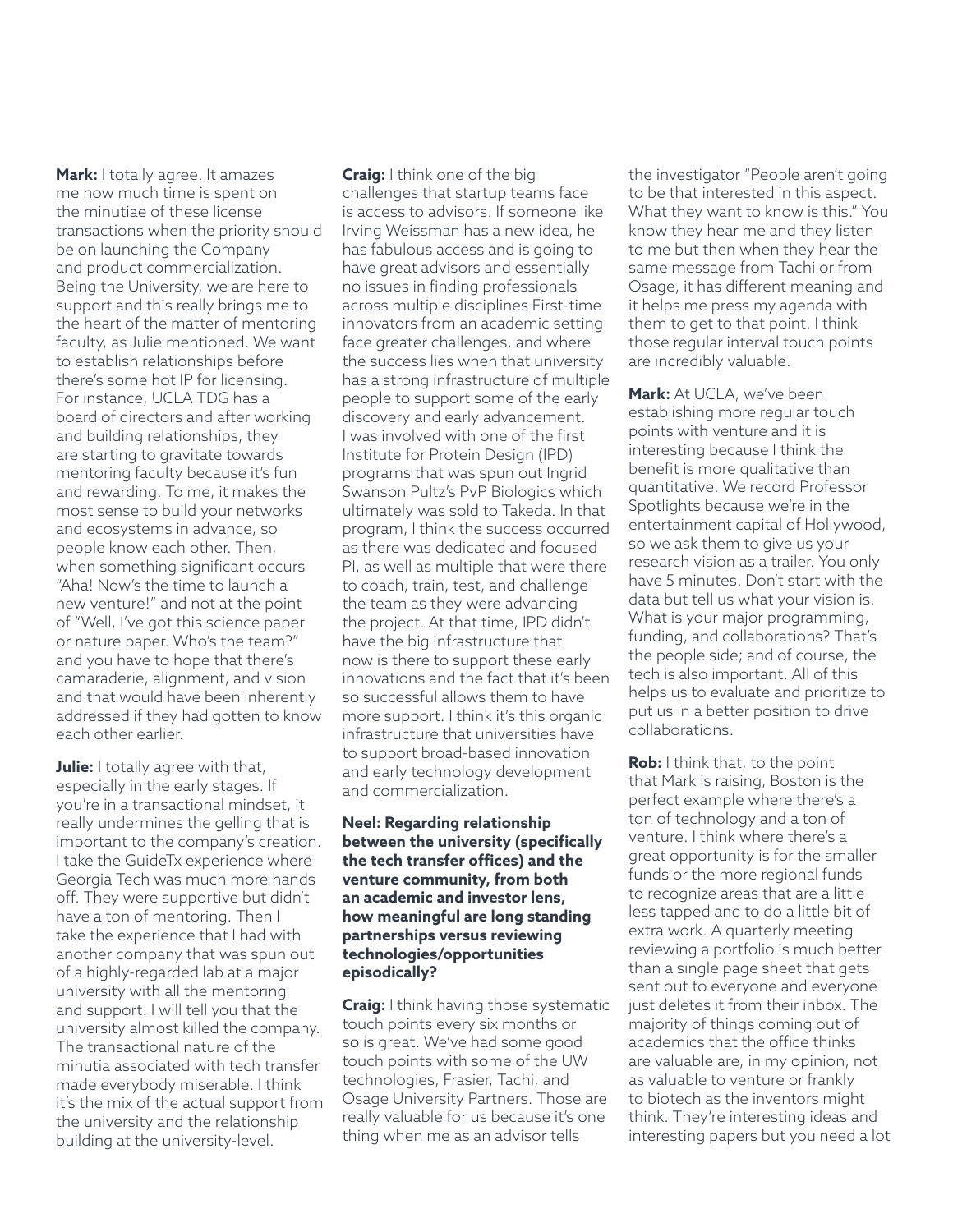more. It's that culling process to say "Yeah, out of the 50 inventions from our institution, I'm not worried about those 49 but am excited about that ONE that looks kind of interesting." Or to what Mark says, there's always a motivated and talented professor or two that are doing things that people are interested in and getting to that person's lab and figuring out whether there's a spinout or a roll up. Those are much more fulsome discussions than waiting for things to emerge.

**Julie:** As a venture investor or as a company builder or as a CEO, you don't actually do that many companies. We would essentially do one seed stage startup company a year and the amount of effort that we put into that is quite high. Let's again take GuideTx where it was a two-year process. I probably spent 20% to 25% plus of my time over the last year and I'm supposed to be managing the fund and doing other investments. The amount of time that you take when you're company building is significant. You don't want the 49. You want the one really good idea. The other reality is there aren't that many companies to build. There's a lot of science going on and it's great science but we're only spinning out a handful. How many drugs does the FDA approve per year? It's not hundreds. It's only a few and so you're looking for those. You're going to do all of that heavy lift with the support of the university to take it to the point where you can get to the starting line of starting a company. Then you have to go raise hundreds of millions of dollars to get it through the clinical process. We underscore these metrics, which is why I like what you said Mark in that it's not about the hundreds of meetings. It's really about the relationship building with the great PI's that are generating some really great ideas with the good company

builders that care about taking science and making it useful and getting the support system to make that magic happen.

#### **Neel: Do you see any issues with retention among the younger scientists within academia as they are attracted to different economic outcomes arising from spinning out companies?**

**Mark:** I think new academic professors rightly believe they can have their cake and eat it too…and they probably can.

**Julie:** Yes, I would agree with that. James Dahlman was the founding academic at GuideTx. He's 30-something and super interested in startups. I think he played with being CEO but we spent a fair amount of time educating him as to what a CEO role would look like and how that matched up against his skill set. Following the acquisition and through that education process, he found that his inclination is to be within academia but with the freedom to spinout some of these great ideas. So, to your point Mark, James and his postdoc Cory were very different in that Cory is now leading a group at Beam Therapeutics and could not be happier driving the execution within a biotech company while James continues to thrive coming up with the next big idea that he will spin-out into the next company.

**Craig:** We're also seeing this entrepreneurial spirit is really driving some of the scientists. At UW, for some of their spinouts, they brought in some folks from MIT and from Columbia as CEOs. There are scientist postdocs at those other universities and they're looking for a technology that they can be CEO for. It's not necessarily their science but they have both scientific background and the entrepreneurial

background and experience and fortitude to step up as CEO. I think we're seeing a whole new genre of scientist founders for some of those roles and that's really been valuable. If you look at David Baker's lab, it's a great example where a number of the scientists that are leading the IPD spinouts are not the scientific founders but scientists that have come along and are taking those organizations to the next level.

**Rob:** I think what's wonderful is that many of these institutions are embracing the contribution that this technology can have for mankind. Papers are fantastic, and discovery and academia are wonderful. But, in order to really translate this into human benefit in this day and age requires the capital and infrastructure of a company. I think any universities that embrace this and then recruit faculty with a goal of being at that biotech/academic interface is really an interesting transition.

**Julie:** This gets back to closing the circle on experience and building your team. When you've got these really dynamic young scientific founders, many haven't gone through the experience of forming a company. They think they need to be deep experts and they're sort of defensive about what they don't know. Helping them understand that they don't always have to be the CEO and that there are people out there in the world with deep expertise to help them in areas that may not be their strengths is vital. Being comfortable with what you don't know is a key personality aspect that is often in conflict with some of the scientific mindset. Just because you don't know how to set up a cap table does not mean that you are inadequate to start a company. The trick is how you put the right people around these great ideas to help them put the pieces together.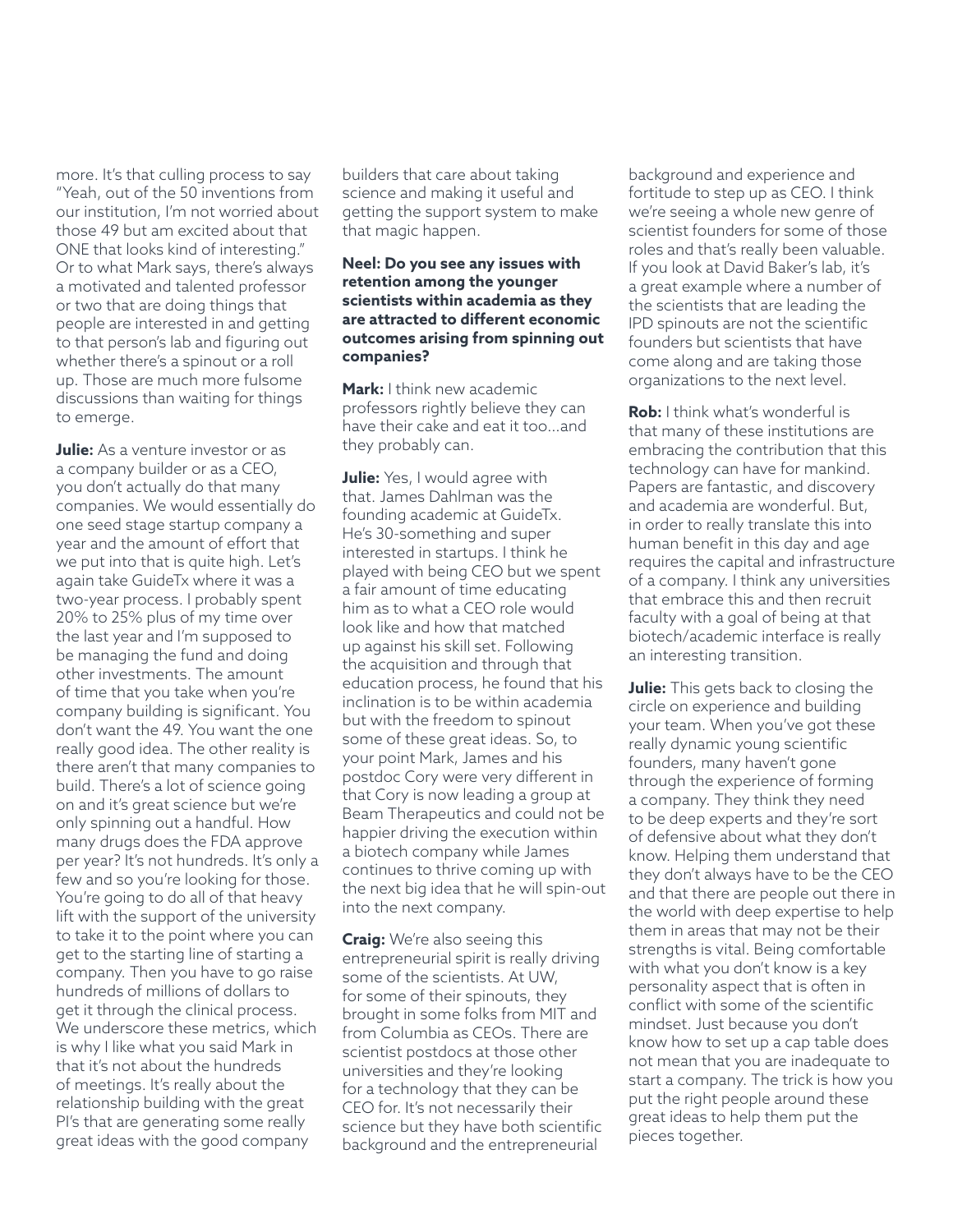#### **Neel: Have you noticed any data (real or anecdotal) pointing to stronger outcomes for companies that leverage technologies spun out from academia?**

**Julie:** That's actually not something we even think about. From a venture point of view, you're in the flow of new ideas and what's going on scientifically and you have an emerging sense of what's important and then you just go track it down. You go to Mark's office and you say "I'm super interested in integrated approaches to gene therapy right now. What are the ways that we together can gather the pieces of technology around gene therapy?" I'll go and look at the people and read the papers and try to figure out who's active in this space and whether that's in a university setting or elsewhere sort of doesn't matter. A couple of our deals have been spun out of other companies. In the liquid biopsy space, GRAIL was spun out of Illumina and Thrive was spun out of Johns Hopkins. Both of those are great companies with great technology but you just go where the technology is rather than thinking about the source.

#### **Neel: We've discussed Georgia Tech, MIT, Harvard and others. What other university ecosystems are you seeing a lot of strength around technologies being spun out? Are there other places that we may not be immediately aware of but should be paying attention to?**

**Julie:** I would say there's been a concentration in the Boston ecosystem which is on one hand incredibly powerful and on the other hand a bit insular. One of the things that frustrates me a bit is that I live in Seattle and I have yet to invest in a Seattle-based company. That's not because of any lack of desire.

It's just because it's hard when you choose just a few companies. The Boston ecosystem is producing just extraordinary science and extraordinary companies. My sense is that there is a huge untapped potential in these other centers where you're producing similar levels of science but not yet the number and scale of companies that the Boston ecosystem is producing. I've been thinking a lot about this and trying to figure out how to find the next GuideTx in Seattle? How do you go build those relationships in these centers where you can put all the pieces together? Where are we looking? On the West Coast, in addition to Seattle, we're looking at San Diego, LA and obviously, San Francisco. Johns Hopkins and the Penn system are also really interesting, and Georgia Tech would be the places that I would start to go try to mine.

**Craig:** I like Stanford. I think Stanford both on the medical side and the tech side has just been a great machine. One of the things that Stanford does, maybe better than most, is they have a strong infrastructure of supporting new technologies. I think innovation within the university can get early funding to make it to a proof of concept which allows it to move forward.

**Rob:** We all have examples of four years of negotiating with the university and not being able to get a deal done that sours you on a given region or institution. And, most of us know what's been picked over intensely over the past 10 years. Still, there is a ton going on at many institutions across the country that are ripe for collaboration and company formation. One has to be smart in terms of what the

expertise is and to look for a couple of key faculty members. But then the real question is: "What is the tech transfer office like?" Because you may find that there's a new woman at a given institution who just came from has a gigantic lab doing exactly what you want. You go to the tech transfer office and your first meeting suggests that it will be a long time before you can get a deal done. It's matching not only the technology but also the maturation of their tech transfer office.

**Mark:** I agree with Rob. When I started at UCLA my understanding was that it had a bad reputation. Taking four years to get to the deal risks the whole thing is already obsolete. It is important to understand that universities expect to share in future success but it's also critical to facilitate closing the transaction and ensure that the "whole is greater than the sum of its parts" for all parties involved.

**Julie:** I do have a pet peeve with the general tech transfer system. If you're too much of a legallydriven versus an innovation-driven place, that's really going to kill you. The forward-thinking groups are starting to add in innovation funds, which you've done Mark; we are also encouraging UW to do as well. Even though the Osage group has some interesting partnerships with the universities, they sort of let the tech transfer offices off the hook from participating in the equity of spinouts. It really frustrates me that the tech transfer offices are not participating economically in the value created by these companies. The focus of the negotiations therefore becomes royalties and milestones payments which, although in a few cases can actually generate a ton of revenues in most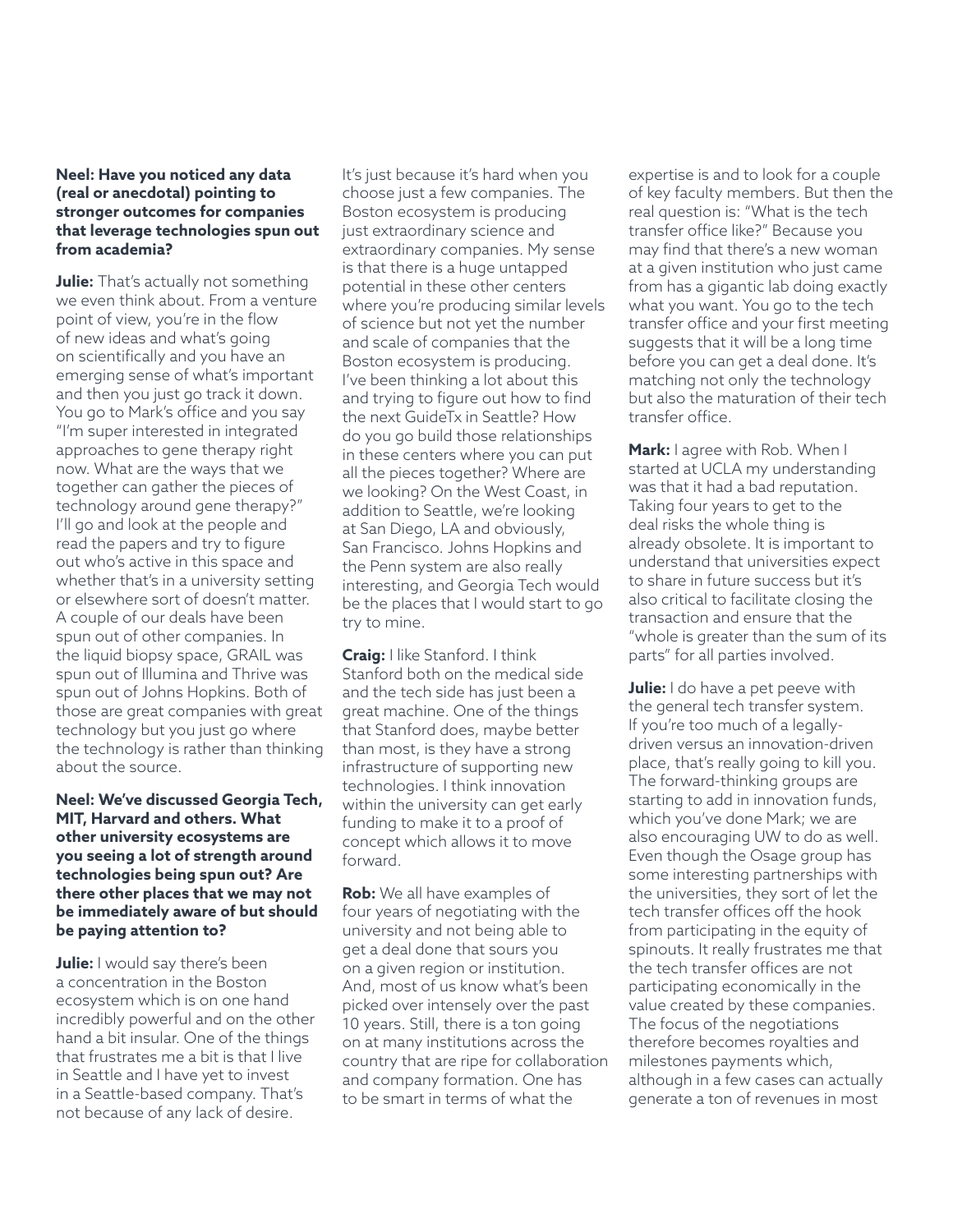cases have very little value which is way into the future. I also recognize that there's a bunch of (especially with the public universities) impediments to actual participation in the equity of spinouts. Nonetheless, if the leading tech universities had actually taken equity in the companies that were spun out of their ecosystems, think about how much money they would have to reinvest in the innovation ecosystem. Instead, they argue over these lessrelevant royalty terms that take a year and a half to finalize and aren't going to deliver them anything substantial. But I am encouraged by the shift towards the innovation-funding approach. When I was running the Gates strategic investment fund, we did take equity. Though that wasn't the purpose of the investment, we ended up making returns for the foundation that we re-invested in important initiatives like vaccinating kids. We didn't take equity because we wanted to make money, we did it because being an equity investor in these companies aligned our incentives around translating the technologies for good in the world.

**Rob:** That's the key point Julie. It's as much aligned incentives as it is economics. Then the institution and the new company are together in this. I think if institutions can get out of their way of negotiating 2.5% versus 2.75% royalties over a billion five dollars of revenue 15 years from now and focus on equity-sharing, that would change everything.